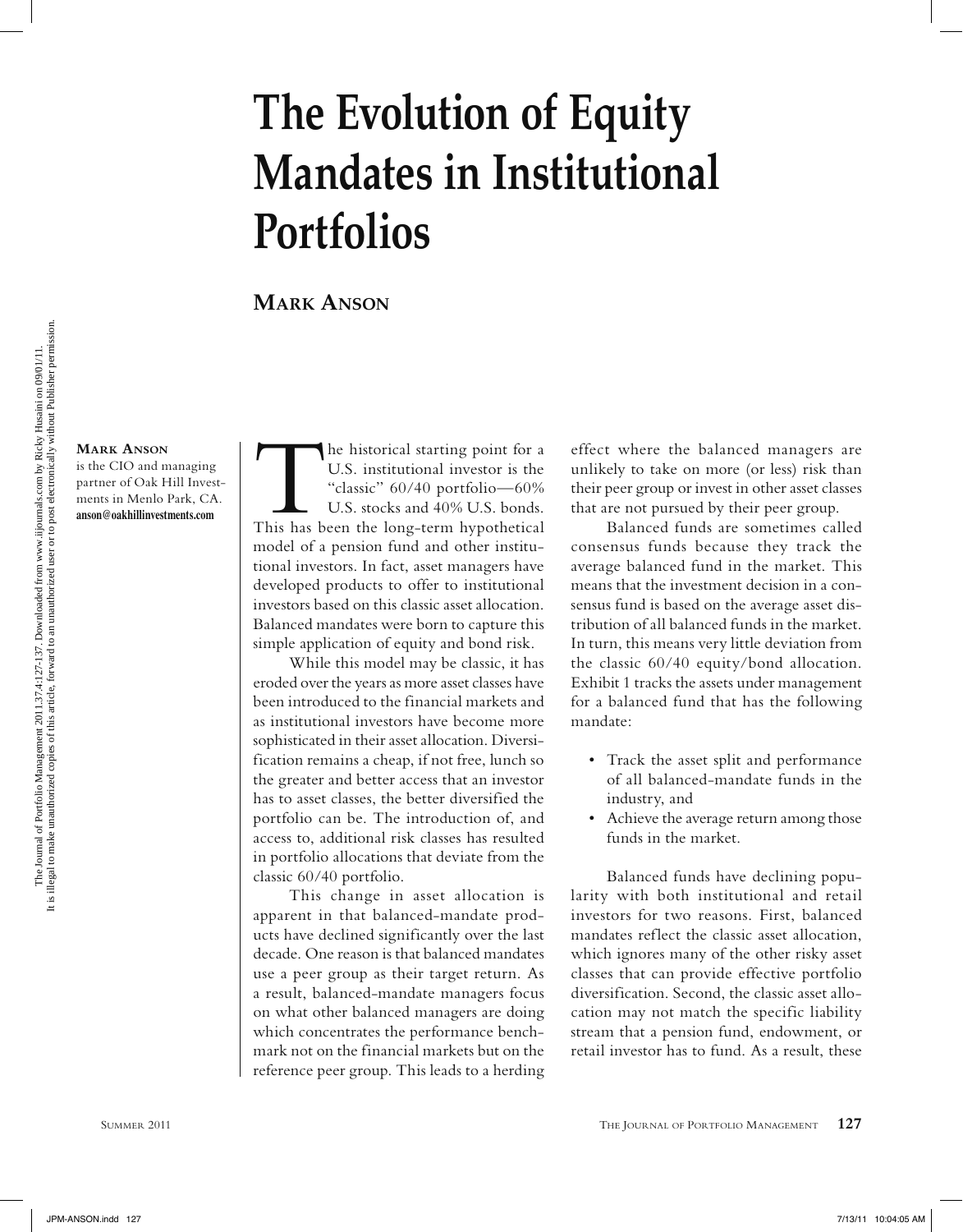

types of products are declining over time as Exhibit 1 demonstrates.

#### **VALUE VERSUS GROWTH AND SMALL CAP VERSUS LARGE CAP**

In the early 1990s, (Fama and French [1992, 1993]) identified additional systematic risk factors associated with the U.S. stock market. Specifically, they found a systematic outperformance of value stocks over growth stocks and small-capitalization stocks over large-capitalization stocks. Their research led to what is commonly known as the Fama–French three-factor model. This is an expansion of the famous capital asset pricing model (CAPM), first identified by Sharpe [1964]. The CAPM has a single systematic risk factor—the market risk factor. Sharpe identified this as a consistent risk for which investors need to earn a return over the risk-free rate to compensate them for taking on the risk inherent in the equity markets.

It is important to distinguish between the CAPM and the Fama–French models. The CAPM is often referred to as a one-factor model. This is an unfortunate description of the CAPM. As the title to Sharpe's original paper indicates, the CAPM is an *equilibrium model* that ties return to the level of market, or systematic, risk. The CAPM equilibrium model identifies beta as a way to compare the excess returns of an investment with the excess returns of the market as a whole.

Conversely, the work of Fama–French was done with factor analysis. They did not develop an equilibrium model to describe the effects of small-cap versus large-cap stocks or value versus growth stocks. Instead, Fama and French started with the empirical observation that two classes of stocks have tended to do better than the market as a whole: 1) small-cap stocks and 2) stocks with a high book-to-market ratio, which tend to be called value stocks because a lower valuation is placed on their balance sheet assets. Fama and French added these two factors to the market risk established by Sharpe's equilibrium model in order to reflect a portfolio's exposure to three risk factors:

- 1. The market risk factor established through Sharpe's equilibrium model
- 2. A "small minus big" (SML) risk factor to reflect the Fama–French empirical observation that small-cap stocks tend to outperform large-cap stocks
- 3. A "high minus low" (HML) risk factor to reflect the Fama–French empirical observation that value stocks with a high book value tend to outperform growth stocks with a low book value

These additional factors measure the historic excess returns of small caps over big caps and of value stocks over growth stocks. Moreover, once SMB and HML are defined, the corresponding coefficients are determined by linear regressions and can take negative values as well as positive values. The Fama–French three-factor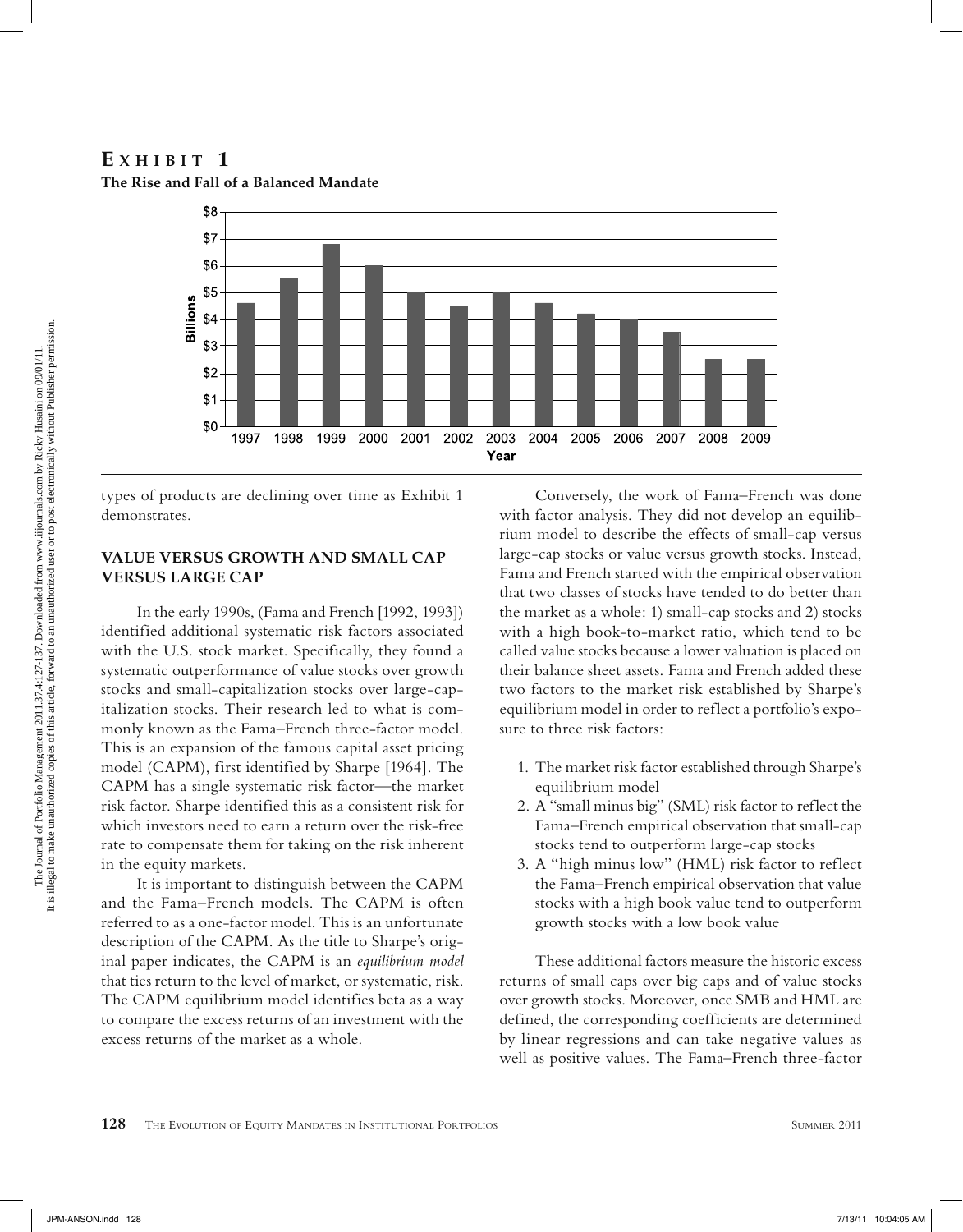model explains over 90% of a diversified portfolio's returns, compared with the average 80% explained by the CAPM.

As knowledge of the Fama–French three-factor model spread throughout the investor community, U.S. institutional investors began to diversify away the traditional large-cap stock market benchmark to include these other risk factors. Value and small-cap mandates began to gain traction. To accommodate this domestic diversification within the U.S. stock market, index-providing companies, such as Russell and MSCI, quickly adopted benchmarks that could be used in equity portfolios. MSCI added growth and value indices to its index lineup in 1997, and Russell added growth and value indices in 1995. Similarly, Russell and MSCI added small-cap and large-cap stock indices as well. Interestingly, Russell developed its small-cap and large-cap stock market indices in 1990 before the advent of the Fama–French three-factor model. Exhibit 2 tracks the risk premium for high book-to-value ratio minus low book-to-value ratio (value over growth) from 1995. Initially, this premium was negative as the U.S. stock market built up to the tech bubble. However, since the popping of the tech bubble, the value-over-growth risk premium has been a consistent performer.

Similarly, Exhibit 3 shows the risk premium for small-cap stocks over large-cap stocks. Interestingly, this premium was also negative during the build-up of the tech bubble—large-cap stocks were rewarded more often than small-cap stocks during this period. However, after the popping of the tech bubble, the observed premium for SMB returned to a positive risk premium.

#### **U.S. STOCKS VERSUS INTERNATIONAL STOCKS**

Eventually, institutional investors in the U.S. began to realize that the large-cap, small-cap, value, and growth mandates provided diversification only with respect to their local market and that additional diversification had to be obtained outside the boundaries of the U.S. The phenomenon is not unique to U.S. investors international diversification is a tool institutional investors outside the U.S. have used for many years.

A key part of the bias on the part of U.S. investors is the fact that the U.S. equity market accounts for such a large portion of the global equity market. For example, the MSCI All Country World Index (ACWI) spans the equity markets of 45 countries and captures over 99% of the investable markets in both developed and emerging economies. In 2010, the U.S. equity market still accounts for about 43% of the ACWI. It is easy to see the reason of such a home bias for U.S. investors in their equity allocation.

Some of this bias still remains. Under traditional equity management, institutional investors view the global equity market as a set of geographic building blocks with the equity market defined in terms of domestic versus international stocks. Exhibit 4 compares the U.S. allocation to the international allocation for the average equity portfolio of institutional investors (Kang, Nielsen, and Fachinotti [2010]). U.S. equities still dominate with an over 60% allocation, but international mandates have grown. This first step in international investing actually looks more like a

#### **E XHIBIT 2 HML—Value over Growth**

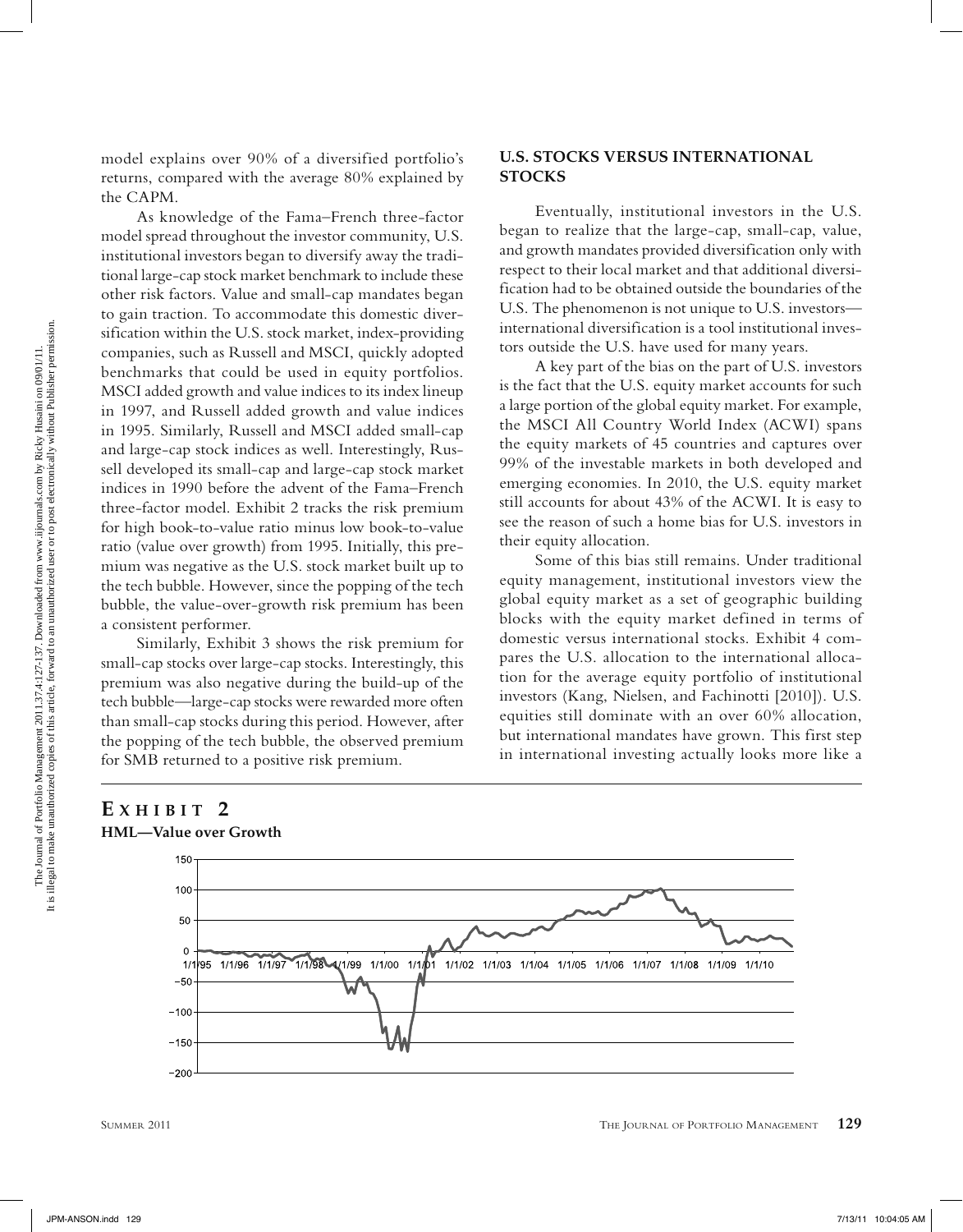**E XHIBIT 3 SMB—Small Caps over Large Caps**



## **E XHIBIT 4 U.S. Institutional Investor Equity Allocation**



binary approach: U.S. stocks plus developed international equities. The allocation to global equity mandates or emerging markets has been smaller. This can limit active managers who might otherwise forgo investment opportunities within the broader equity universe.

#### **GLOBAL MANDATES**

The next step in the evolution of stock investing was global mandates. Over the past decade institutional investors have questioned the economic merit of the traditional split in equity mandates between domestic and international. This approach was built upon historic notions of segmented markets, idiosyncratic risks, lower transparency, domestically focused corporations, and currency movements. But the approach has changed dramatically during the first decade of the new millennium.

Increasingly, the financial markets have embraced a global economy. For example, 20 years ago the G-7—the largest free-market, industrialized nations in the world—met twice a year to discuss monetary and fiscal policy. Over the past 20 years, however, the G-7 has grown to be the G-10, then the G-15, and now the G-20. Indeed, emerging market economies, such as those of the BRIC (Brazil, Russia, India, and China) nations, are now part of the G-20 group of nations.

This change has had direct implications for the way equity portfolios are allocated. Whereas 20 years ago significant diversification was achieved by investing outside the domestic boundaries of an institutional investor's home currencies, now there is much greater coordination of global economic policies, which reduces the diversification benefits of international investing.

At the same time that there has been a rise in macroeconomic policy across borders, there has been an increase in the multinational nature of large corporations. As the global economy has grown, multinational corporations have begun to receive a larger proportion of their revenues outside their domestic currency than ever before. As a result, international diversification has become less of a consideration and global investment mandates have grown.

This development is demonstrated in Exhibit 5, which shows the correlation of investment returns across several major international stock markets: the S&P 500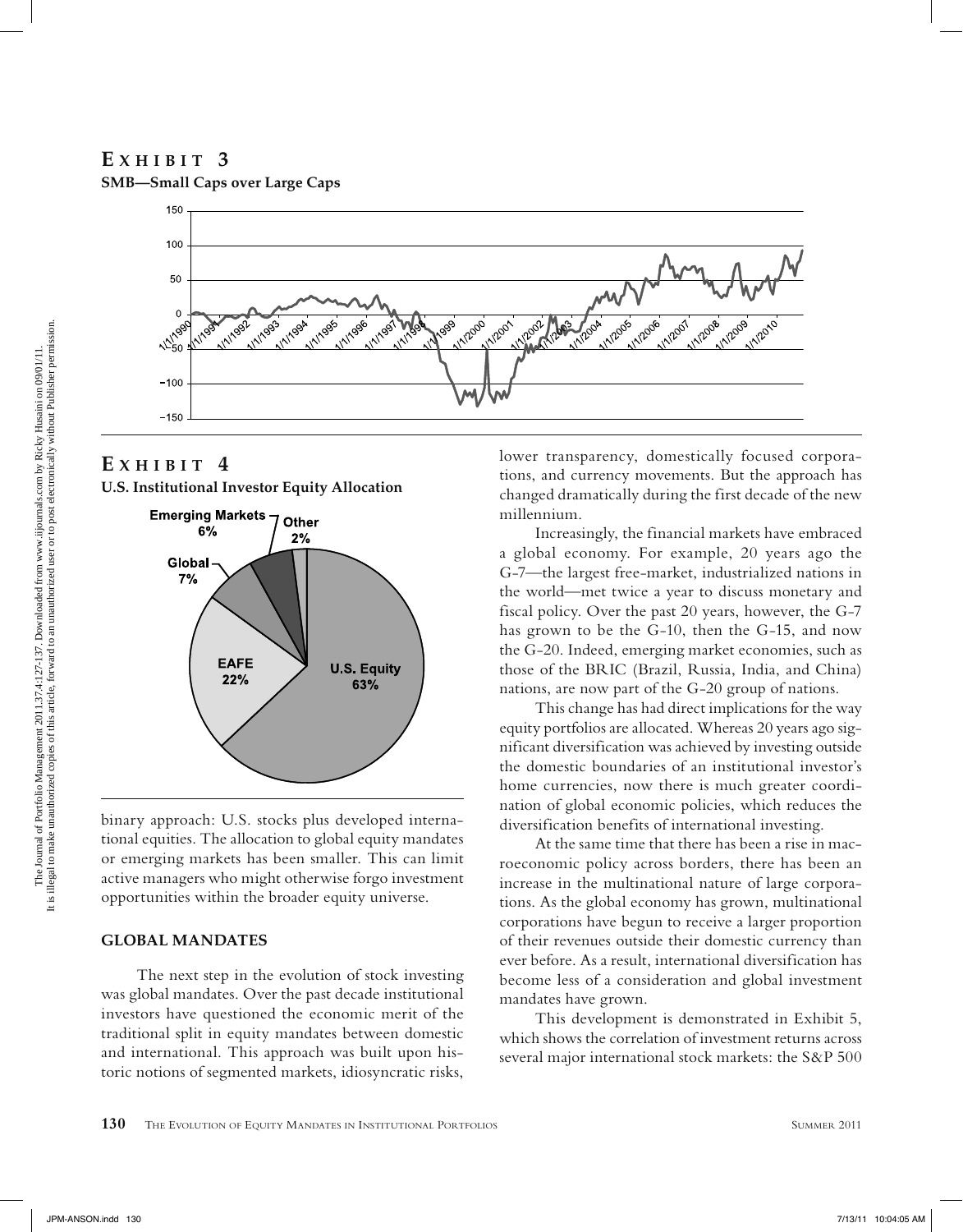## **E XHIBIT 5**

**Correlations Across International Stock Markets**

|                   | <b>S&amp;P 500</b> | FTSE 100 DAX 30 CAC 40 |      |      | <b>Hang Seng</b> |
|-------------------|--------------------|------------------------|------|------|------------------|
| Panel A 2000-2005 |                    |                        |      |      |                  |
| S&P 500           | 1.00               |                        |      |      |                  |
| <b>FTSE 100</b>   | 0.74               | 1.00                   |      |      |                  |
| DAX 30            | 0.73               | 0.79                   | 1.00 |      |                  |
| CAC 40            | 0.74               | 0.84                   | 0.89 | 1.00 |                  |
| Hang Seng         | 0.46               | 0.55                   | 0.54 | 0.51 | 1.00             |
| Panel B 2006-2010 |                    |                        |      |      |                  |
| S&P 500           | 1.00               |                        |      |      |                  |
| <b>FTSE 100</b>   | 0.88               | 1.00                   |      |      |                  |
| DAX 30            | 0.88               | 0.92                   | 1.00 |      |                  |
| CAC 40            | 0.87               | 0.95                   | 0.95 | 1.00 |                  |
| Hang Seng         | 0.65               | 0.68                   | 0.67 | 0.67 | 1.00             |

(U.S.), FTSE 100 (U.K.), DAX 30 (Germany), CAC 40 (France), and Hang Seng (Hong Kong). Panel A shows the correlation coefficients for these markets for the years 2000–2005 and Panel B shows the correlation coefficients for the years 2006–2010. There is a significant increase in the correlations across all of these international stocks markets. As the correlation across stock markets increases, diversification benefits decrease.

The decline in diversification across international boundaries has led investors to think of global equity as a single strategic asset class. This is a natural development in the globalization of financial markets and has led to stock indices such as the ACWI, a stock market index with over 2,000 stocks around the world that includes securities from 23 developed markets and 23 emerging markets.

With the globalization of equity markets, institutional investors have begun to realize that the partitioning of the equity markets into domestic and international equity blocks does not reflect the economic development of the global financial markets. In fact, recent research by MSCI Barra has established that developed markets are driven mainly by global industry and style risk factors and less by differences across countries or regions. Compared to a domestic and international structure, global mandates enable managers to pick stocks from a global opportunity set and accommodate investment bets on global sector and style exposures (Kang, Nielsen and Fachinotti [2010]), which allows active managers to apply their sector expertise or insights to select the best stocks in global sectors regardless of the geographic location of

The result has been a growth in global equity mandates as demonstrated in Exhibit 6 (Kang, Nielsen and Fachinotti [2010]). From 6% in 2000 to 38% in 2009, institutional investors have adopted global mandates at an increasing rate. The higher degree of freedom for managers to pick stocks globally and manage global sector and style exposures offers more potential to add value.

the portfolio companies.

Emerging markets, however, continue to have different risk and return dynamics with local risk factors

## **E XHIBIT 6**

**Growth of Global Mandates as a Percentage of International Equity Mandates**

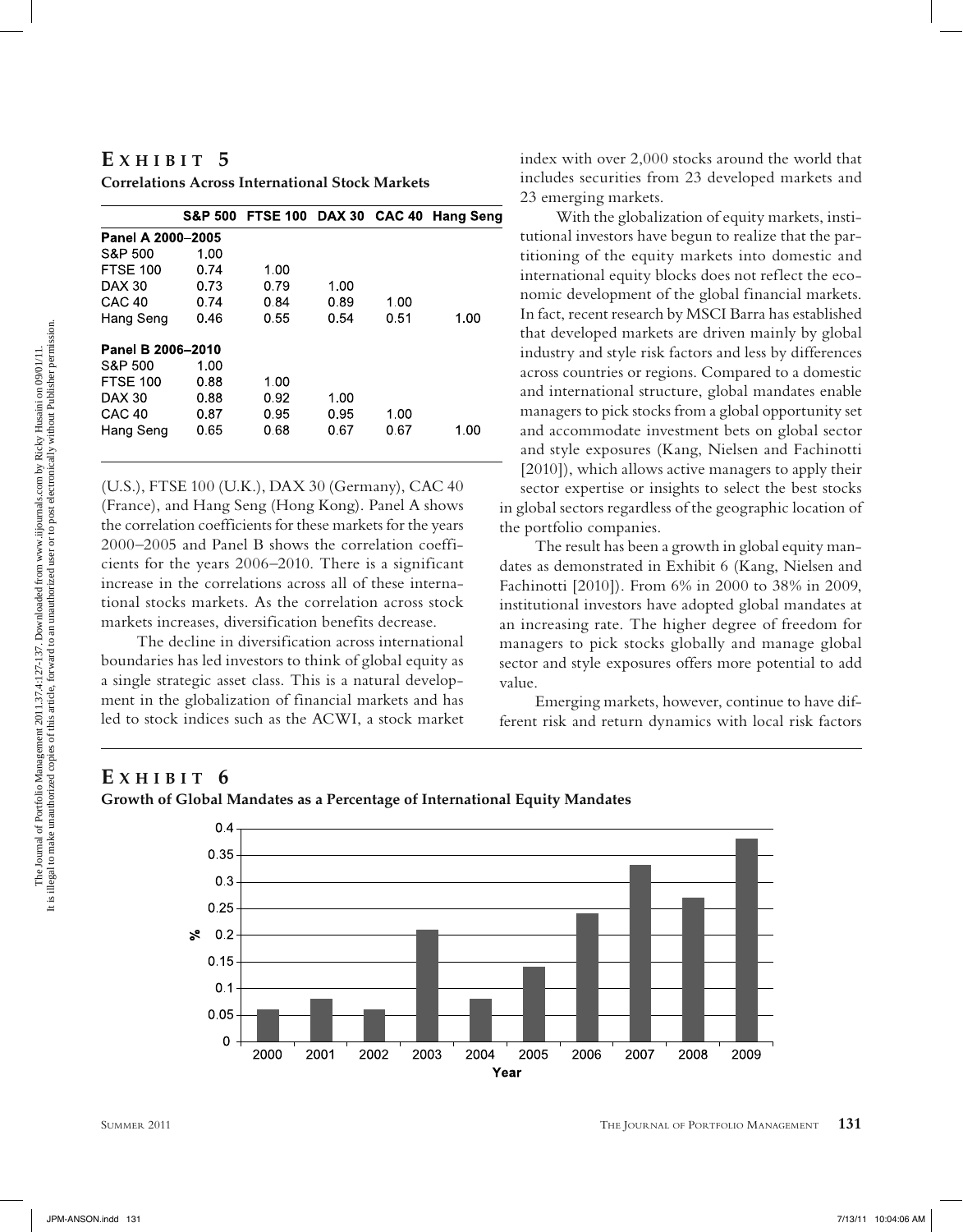and country allocation as the dominant drivers. Some investors believe that managing emerging market equities requires a different investment process and therefore may be better suited to a dedicated emerging market mandate. As a result, a subset of global investing divides the equity world into two simple subsets: global developed markets and emerging markets.

### **BESPOKE BETA**

The growth of the exchange-traded fund (ETF) market has brought to bear another form of equity management known as *bespoke beta*. 1 Bespoke beta is customtailored bits of systematic risk (beta) that can be added to an equity portfolio. Bespoke beta describes the method by which asset managers capture local risk premiums. Therefore, bespoke beta is custom beta designed to match a tailored equity risk exposure.

ETFs divide the broad financial markets into submarkets (e.g., value and growth), sectors, industries, and other localized risk exposures. ETF products slice and dice the equity, bond, currency, and commodities markets to bring investors wedges of systematic market risk for targeted economic exposures. Through ETFs, investors can make size, style, sector, subsector, country, and region bets in their portfolio.

The first ETF was the Standard & Poor's Depository Receipt (SPDR) introduced in 1993. From that start, ETFs have grown significantly. Exhibit 7 tracks the growth of the ETF market over the last decade. In fact, ETFs were the only segment of the asset management industry that demonstrated growth during the tumultuous year of 2008.

Investors seek bespoke beta for several reasons. First, bespoke beta is a cheap and efficient way to make sector, style, size, or country bets. Even if an investor has limited knowledge regarding individual securities, she may have some insight into the macroeconomic fundamentals that may impact certain sectors, countries, or style factors. ETFs allow an investor to either overweight or hedge different parts of her portfolio. In fact, one of the popular features of an ETF is that it trades like a stock so that it can be shorted to hedge out or trim an unwanted beta exposure.

For example, Exhibit 8 compares the iShares Russell 2000 Value ETF and the Russell 2000 Value stock index. If an investor wants to overweight small-cap value stocks in her portfolio, she can do this through the iShares ETF. Notice how closely and efficiently the ETF tracks the actual index, which is an important condition if the portfolio manager intends to place an overweight on small-cap value stocks because tight tracking to the index is necessary.2

The advent of ETFs made for more efficient portfolio construction. The ability to add a macroeconomic top-down overlay to a stock or bond portfolio allows an active manager to extract the most value from her information set. Even though ETFs are passive products, they can be used in an active fashion to implement overweights or underweights in an equity portfolio.<sup>3</sup>

Consider a last example. Many institutional investors in the U.S. make an allocation to U.S. equities and

#### **E XHIBIT 7 ETF Market**

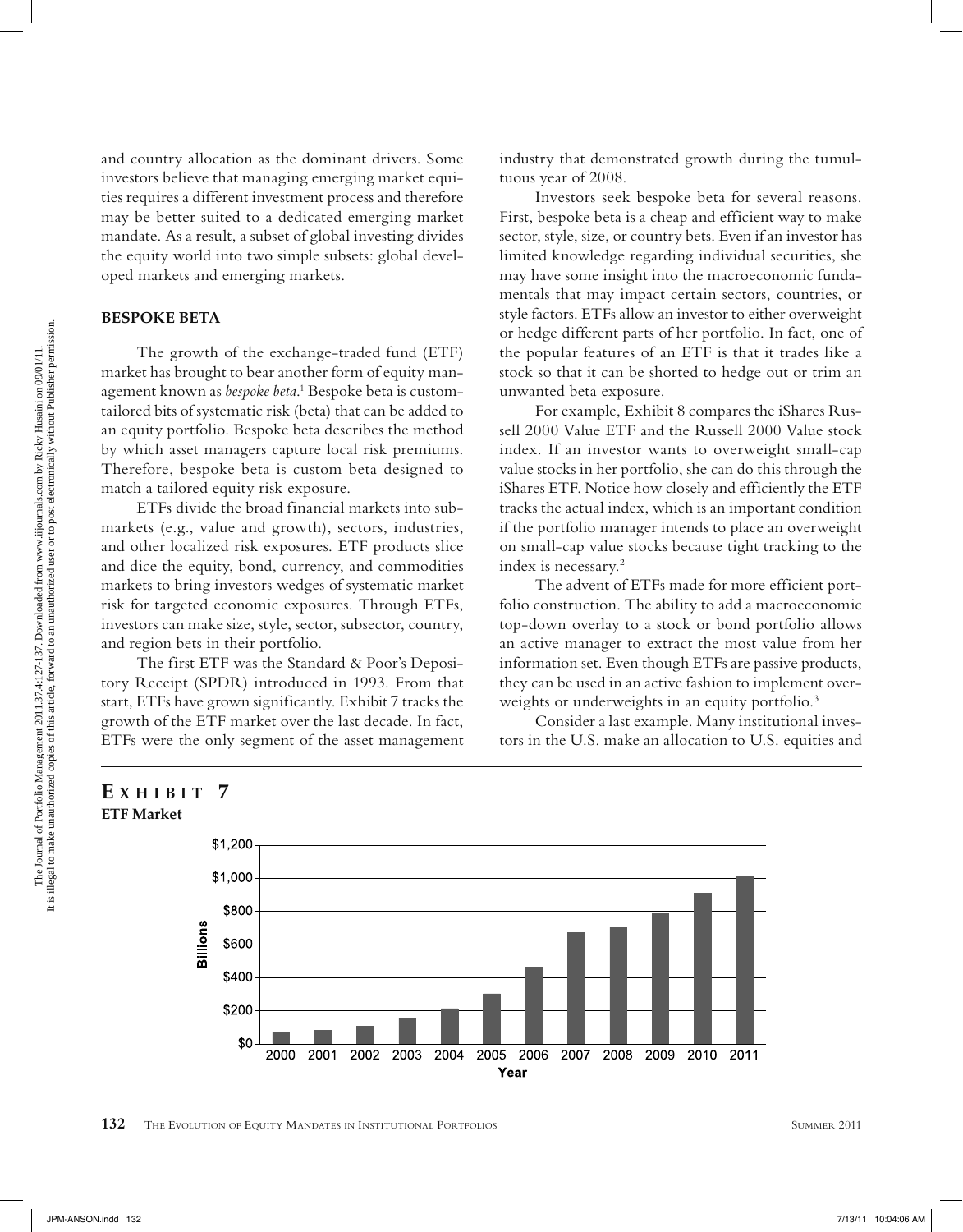



then round out their equity exposure outside the U.S. through an EAFE (Europe, Australiasia, and Far East) mandate. The MSCI EAFE Index is the most widely used benchmark for international equity accounts, but lost between the cracks of this portfolio construction approach is the equity market of Canada.

Canada is the seventh largest economy in the world and accounts for about 4.5% of the global equity market value. Unfortunately, because it is not contained in EAFE, many large U.S. investors have limited or no exposure to the Canadian equity market. Using ETFs, a U.S. investor can tailor Canadian equity exposure to complete the EAFE and U.S. equity mandates, which is shown in Exhibit 9.4

## **RISK PARITY**

The most recent evolution in equity asset allocation is a strategy called risk parity. Risk parity is a general term for several investment techniques that attempt to equalize risk taking across different asset classes. Liebowitz and Bova [2007] have demonstrated that in a diversified institutional asset allocation up to 90% of the volatility of a diversified portfolio can be explained by the movement of the equity market. This is because traditional portfolios tend to be heavily weighted toward stocks—large cap, small cap, domestic, international, developed, and emerging. Even though a portfolio may seem diversified across these different equity classes, it adds up to a significant amount of equity beta contained in the portfolio. Furthermore, even if the portfolio is diversified across real estate, private equity, and credit,

these asset classes have sufficiently high correlation to the equity markets that the overall equity risk in the portfolio gets pushed up well beyond 80%.

From this analysis, the idea of risk parity has taken hold. The idea is simple enough—the goal is to achieve diversification across asset classes by taking an equal amount of risk for each investment. Essentially, it is a "naive" risk budgeting tool in that risk parity allocates the same amount of risk to each asset class from which an investor constructs a portfolio. The process works by decreasing those assets in the portfolio that have a large share of the portfolio risk budget and increasing

# **E XHIBIT 9 Completing an Equity Portfolio with a Canadian ETF**

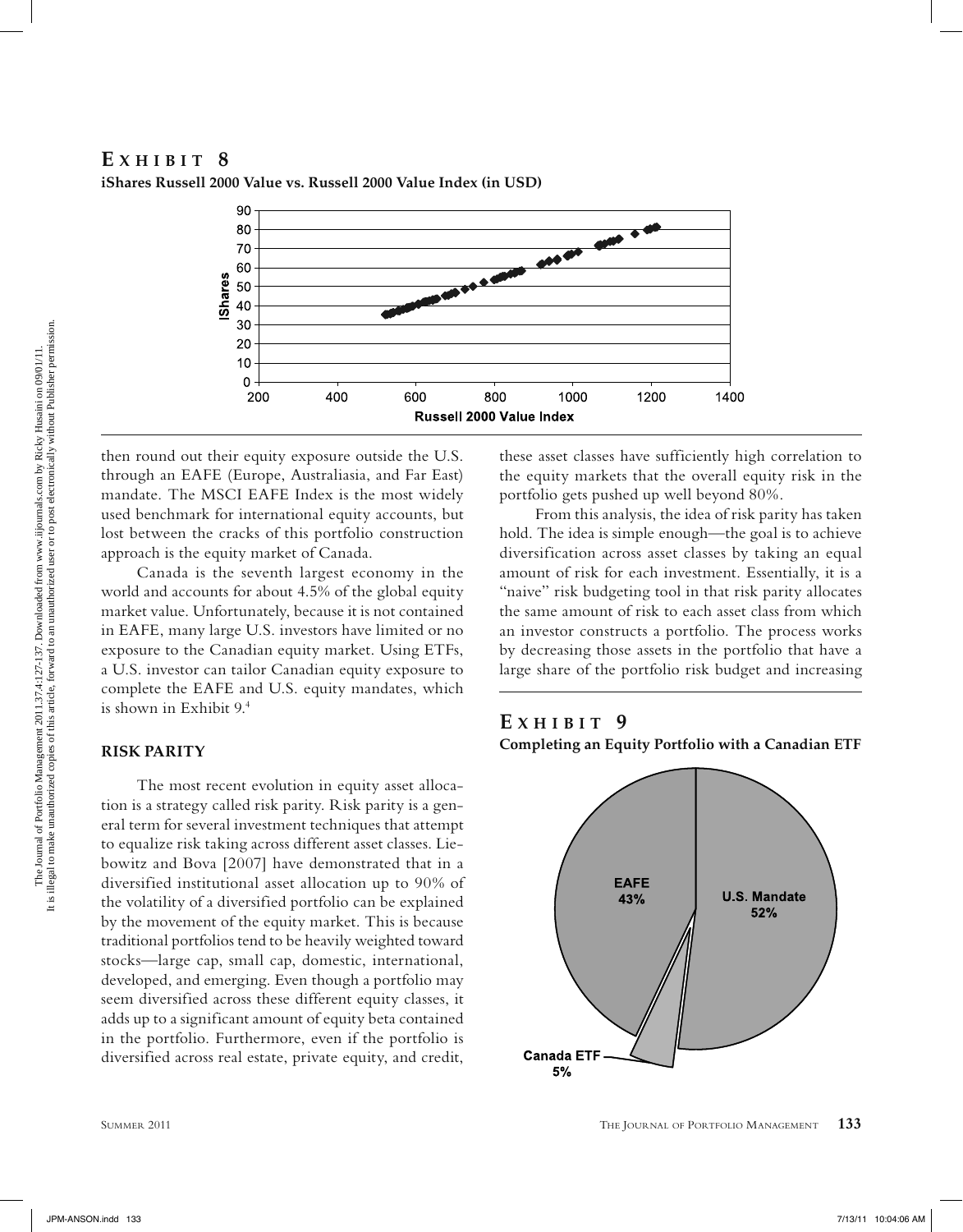the portfolio allocation to those assets with a lower risk profile. The trick is to figure out what the resulting asset allocation is when risk is equally divided across the asset classes. For example, Qian [2005] determined that a portfolio with an allocation of 23% to the Russell 1000 Index and 77% to the Lehman Aggregate Bond Index would have an equal risk contribution from stocks and bonds.

Risk parity falls somewhere between active and passive management. Risk parity portfolios buy and sell assets to keep dollar holdings proportional to estimated risk. If the price of a security goes up and the risk level remains the same, the risk parity portfolio must sell some of that asset to keep its risk weight at the same level as the rest of the asset classes.

Consider it from another point of view. Generally investors risk budget by dividing their portfolio into a number of asset classes that they expect will provide sufficient portfolio diversification. Consider Exhibit 10, Panel A, which shows a standard asset allocation across several asset classes. Fifty percent of this portfolio is committed to the public equity markets, but equity risk creeps in through other parts of the portfolio.

This is made clear in Exhibit 11, which shows the correlation and betas of other asset classes compared to large-cap U.S. stocks over the last decade. The diversification to the portfolio comes primarily from credit, inflation protection, and duration risk, although they have smaller allocations in the portfolio. Equity risk dominates. Exhibit 10, Panel B, shows the risk profile of the portfolio. Eighty-five percent of the risk of the portfolio is driven by equity risk even though the asset allocation only has a 50% allocation to equities.

Risk parity attempts to reduce the dominance of equity risk in the portfolio by giving an equal weight to all of the asset classes in the portfolio. Risk parity starts with risk allocation and then backs into, or reverse engineers, the asset allocation. Exhibit 12, Panel A, now starts with an equal-weighted (12.5%) allocation to risk for each of the eight asset classes that we examine. The resulting asset allocation is significantly different from the traditional asset allocation. Now, the asset allocation to equities shrinks to 25% of the portfolio, while investment-grade bonds, emerging market debt, credit, and inflation hedging (TIPs) securities take on the majority of the asset allocation. The fixed-income investments increase significantly because their initial risk profile is low compared to equities. So in order to put fixed-

## **E XHIBIT 10 Asset Allocation and Risk Allocation**



income categories of assets on a risk parity with equities, these asset classes have to be "grossed up," taking on a larger proportion of the overall portfolio.

The benefit of risk parity is that it can achieve a more efficient portfolio as measured by the Sharpe ratio, that is, efficient in the sense of achieving more return per unit of risk taken. Exhibit 13 shows the efficient frontier and the capital market line (CML). The efficient frontier is the most efficient combination of assets that yields the best return for a given level of risk, or the lowest risk for a given level of return. The region along and below the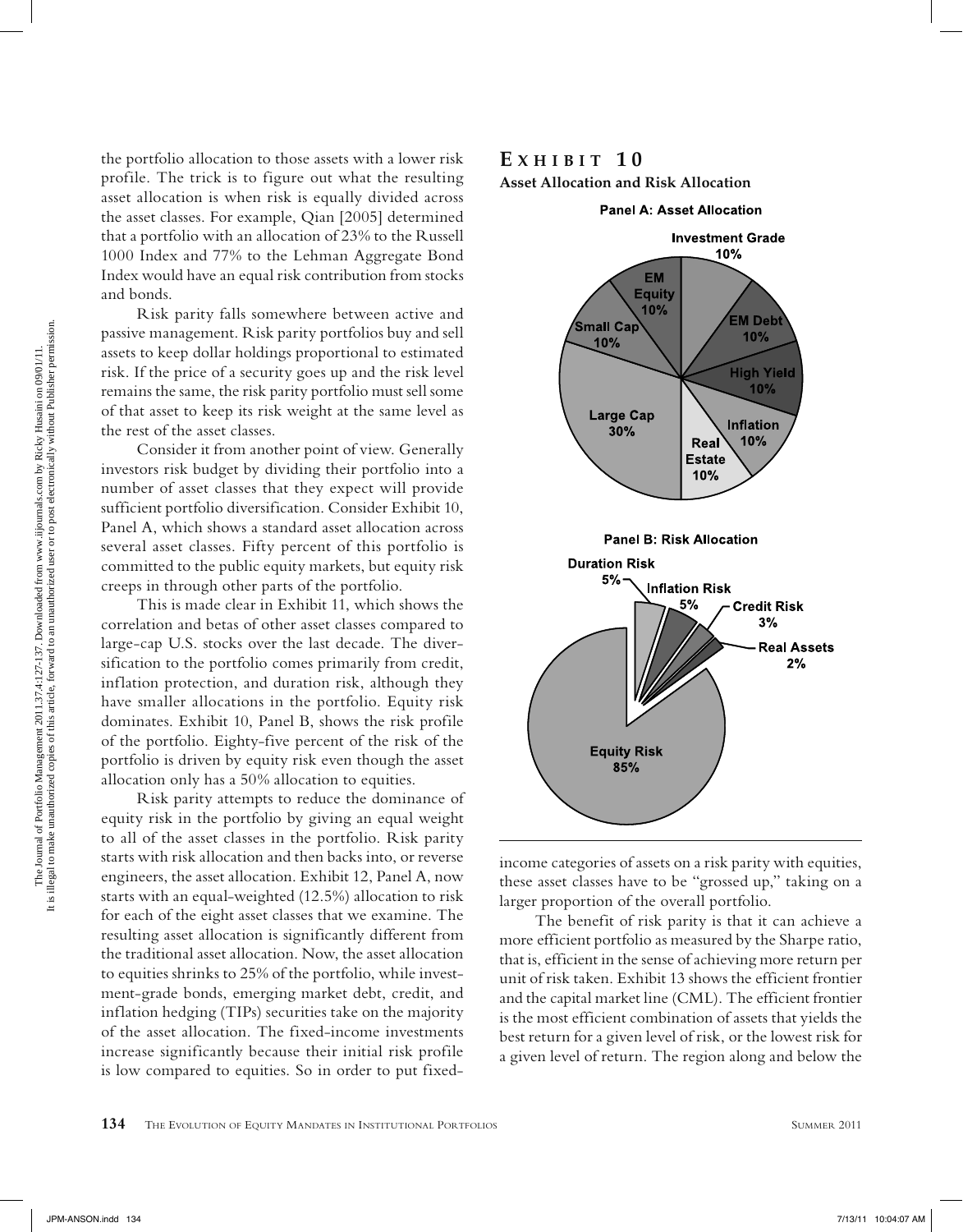|                         | <b>Correlation with</b> | Beta to<br>Large-Cap Stocks Large-Cap Stocks |
|-------------------------|-------------------------|----------------------------------------------|
| Small Cap               | 0.84                    | 1.11                                         |
| <b>EM Equity</b>        | 0.81                    | 1.2                                          |
| High Yield              | 0.65                    | 0.44                                         |
| <b>Real Estate</b>      | 0.62                    | 0.92                                         |
| EM Debt                 | 0.76                    | 0.46                                         |
| <b>Investment Grade</b> | $-0.09$                 | $-0.02$                                      |
| Inflation               | 0.11                    | 0.24                                         |

## **E XHIBIT 12**

**Risk Parity Allocation and Asset Allocation**





efficient frontier represents a feasible set of investment portfolios that can be achieved using various combinations of the eight risky asset classes.

The capital market line is tangent to the efficient frontier. One end of the CML is anchored at the riskfree rate, assumed here to be a long-term risk-free rate of 2%. The other end of the CML touches the efficient frontier. This tangency point indicates the optimal portfolio on the efficient frontier (i.e., the one that achieves the highest Sharpe ratio, that is, the best risk–return trade-off). The optimal portfolio has relatively little risk (about 7.5%), but is also one of the lower-yielding portfolios on the efficient frontier at about 4%.

The 60/40 stock/bond portfolio achieves an expected return of about 6% with a volatility of 15%, but it is below the efficient frontier (i.e., it does not offer an optimal risk–return trade-off). In the standard form of the CAPM, the market portfolio is the tangency portfolio, which is the best portfolio of risky assets to hold. Proponents of risk parity argue, on the one hand, that this is not the case due to institutional constraints; institutional and retail investors do not hold an optimal blend of risky assets. Risk parity advocates claim, on the other hand, that the unlevered risk parity portfolio is the tangency portfolio, or is as close as can be measured given uncertainties and noise in the data.

As noted earlier, the tangent portfolio may be efficient in terms of the risk–return trade-off, but it is a portfolio with a low expected return—about 4%. This is "the catch" with risk parity portfolios. Fixedincome asset classes tend to earn lower returns than equities. Callan Investments Institute [2010] estimated that unlevered risk parity portfolios earn 150 basis points (bps) less in annual return than the traditional asset allocation. And with pension funds, endowments, and foundations facing funding shortfalls, it is difficult for these institutional investors to accept a risk parity portfolio with its lower return expectation.

This is where the CML comes into play. Portfolios on the CML are more efficient than portfolios on the efficient frontier; that is, they achieve more return at a given level of risk. But to position a portfolio along the CML and increase risk and return, leverage is needed in order to invest more than 100% in the tangency portfolio. Some endowment funds, in fact, follow this approach. The Sharpe ratio for all portfolios on the CML is constant, that is, an investor can choose the level of risk to be taken.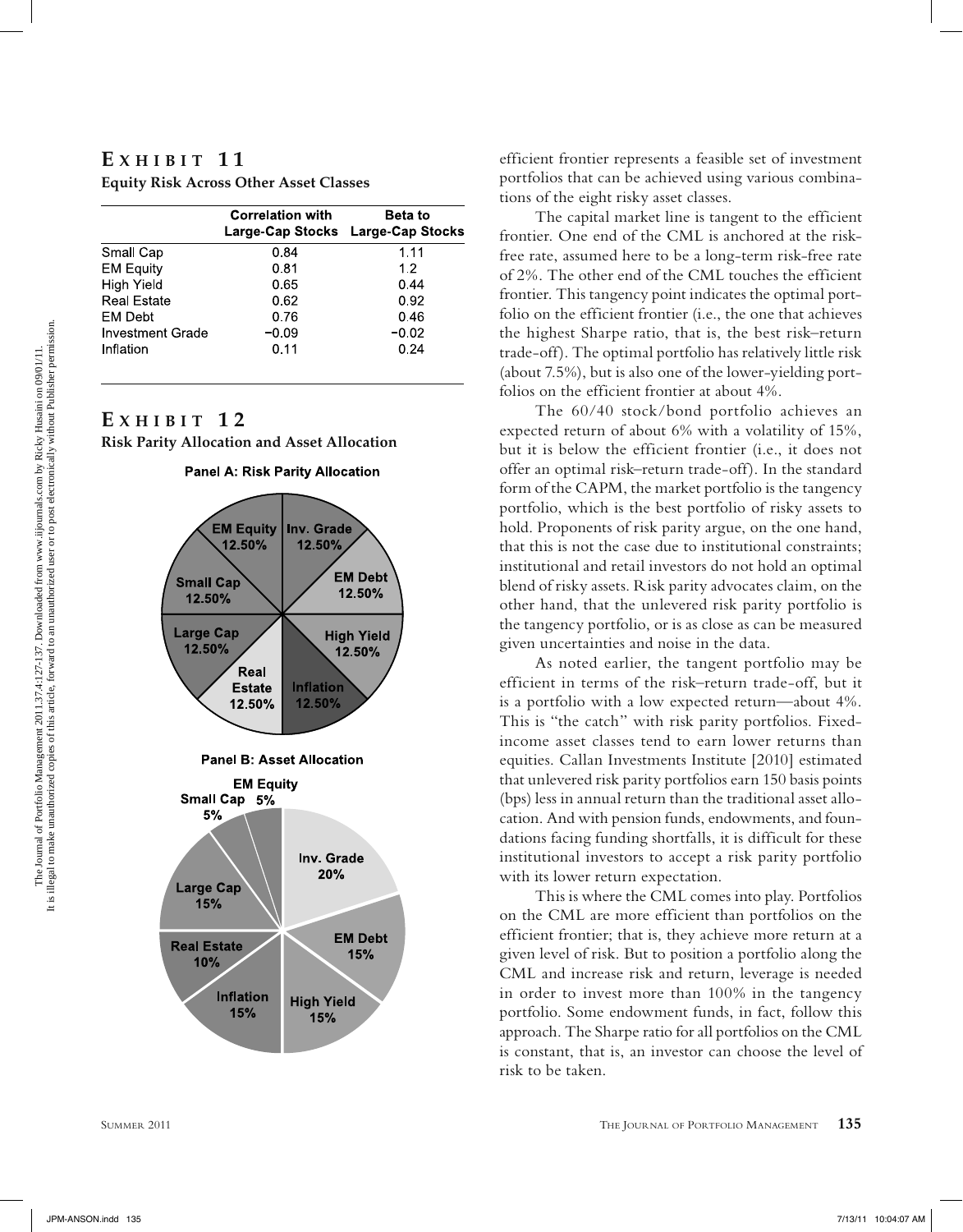## **E XHIBIT 13 The Capital Market Line and the Risk Parity Portfolio**



The CML defines the portfolios that can be achieved through combinations of the risk-free cash rate and the risk parity portfolio. To the left of the risk-parity tangency portfolio, holding a combination of the risk parity portfolio and cash lowers both the risk and expected return of the resulting portfolio, yet the Sharpe ratio remains constant along the CML.

The converse is also true. If an investor can borrow at the risk-free rate, he can add leverage to the risk parity portfolio and increase the return by moving up





the CML to the right of the risk-parity, tangency portfolio. The Sharpe ratio remains constant along the CML. For example, the levered risk parity portfolio is superior to the 60/40 stock/bond portfolio. By borrowing at the risk-free rate and investing the borrowed money in the risk parity portfolio, an investor can achieve the same level of risk as the 60/40 stock/bond portfolio (15%), but at a higher expected return of 8%.

In theory, the use of leverage is all well and good, but there are some practical problems. First, since the credit crisis of 2008–2009, banks have been slow to open their credit lines. Second, borrowing at the risk-free rate is often not the case even for well-established institutional investors who generally have to pay some premium above the risk-free rate, perhaps as much as 50 or 100 bps. Also, it may be hard for some institutional investors such as pension

funds to leverage their portfolio. In some cases, outright bans against the use of leverage in a pension portfolio exist, and in other cases, there is just suspicion about leverage. In 2008, leverage was the downfall of many investment strategies and firms, such as Lehman Brothers, and brought other firms, such as Merrill Lynch, Citigroup, and AIG, to their knees.

As a last example, even if risk parity has not been adopted fully across asset classes, it is being adopted to a lesser extent in equity portfolios. Exhibit 14 shows how one U.S. pension fund distributes its equity risk across four buckets of equity risk: global, emerging markets, small cap, and large cap. Both emerging markets and small-cap stocks are expected to have more risk than the global market. Thus, consistent with their higher-risk profile, they receive smaller allocations in the portfolio. The large-cap portion of the equity portfolio is often used to help bring risk parity to the riskier slices of the equity pie.

#### **CONCLUSION**

Benchmarking in the equity markets was revolutionized by Sharpe's [1964] equilibrium model of risk and return. This model was expanded through an